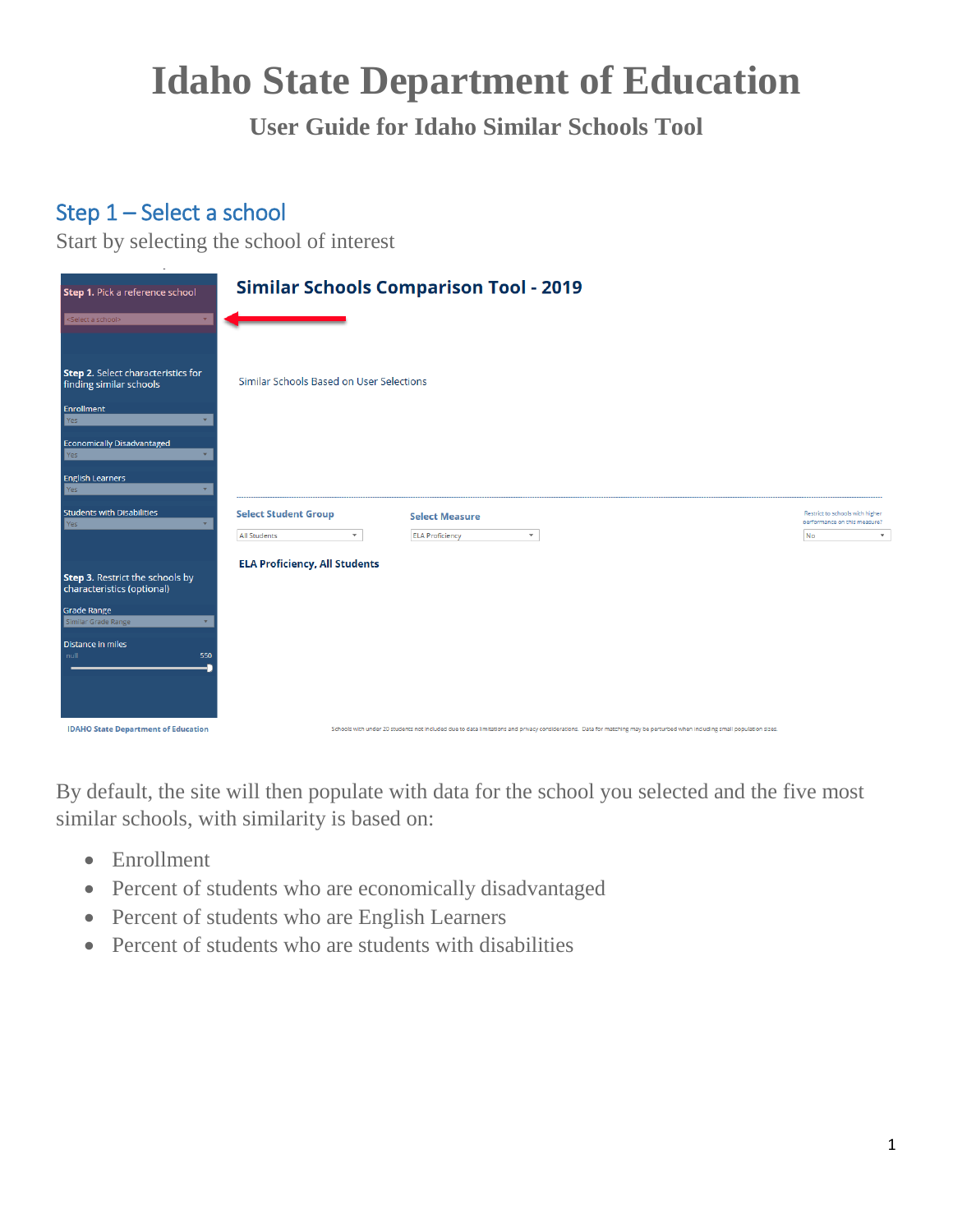### Step 2 – Select matching characteristics

If you want to turn off any of these characteristics for matching, use the Yes/No drop downs under "Step 2."

| Step 1. Pick a reference school                                      | <b>Similar Schools Comparison Tool - 2019</b>                                                                                                                             |                                                                                              |
|----------------------------------------------------------------------|---------------------------------------------------------------------------------------------------------------------------------------------------------------------------|----------------------------------------------------------------------------------------------|
| <select a="" school=""></select>                                     |                                                                                                                                                                           |                                                                                              |
| <b>Step 2.</b> Select characteristics for<br>finding similar schools | Similar Schools Based on User Selections                                                                                                                                  |                                                                                              |
| Enrollment<br>Yes                                                    |                                                                                                                                                                           |                                                                                              |
| <b>Economically Disadvantaged</b><br>Yes                             |                                                                                                                                                                           |                                                                                              |
| <b>English Learners</b><br>Yes                                       |                                                                                                                                                                           |                                                                                              |
| <b>Students with Disabilities</b><br>Yes                             | <b>Select Student Group</b><br><b>Select Measure</b><br>$\mathbf{v}$<br>All Students<br>$\mathbf{v}$<br><b>ELA Proficiency</b>                                            | Restrict to schools with higher<br>performance on this measure?<br><b>No</b><br>$\mathbf{v}$ |
| Step 3. Restrict the schools by<br>characteristics (optional)        | <b>ELA Proficiency, All Students</b>                                                                                                                                      |                                                                                              |
| Grade Range<br>Similar Grade Range                                   |                                                                                                                                                                           |                                                                                              |
| Distance in miles<br>null<br>550                                     |                                                                                                                                                                           |                                                                                              |
| <b>IDAHO State Department of Education</b>                           | Schools with under 20 students not included due to data limitations and privacy considerations. Data for matching may be perturbed when including small population sizes. |                                                                                              |

#### Step 3 – Restrict by grades served and distance

You can also restrict the potential schools by grade range and distance in miles. By default, the tool returns schools with a similar grade range across the entire state.

| Step 1. Pick a reference school                               | <b>Similar Schools Comparison Tool - 2019</b>                                                                                                                             |                                                                                              |
|---------------------------------------------------------------|---------------------------------------------------------------------------------------------------------------------------------------------------------------------------|----------------------------------------------------------------------------------------------|
| <select a="" school=""></select>                              |                                                                                                                                                                           |                                                                                              |
| Step 2. Select characteristics for<br>finding similar schools | Similar Schools Based on User Selections                                                                                                                                  |                                                                                              |
| Enrollment<br>Yes                                             |                                                                                                                                                                           |                                                                                              |
| <b>Economically Disadvantaged</b><br>Yes                      |                                                                                                                                                                           |                                                                                              |
| <b>English Learners</b><br>Yes                                |                                                                                                                                                                           |                                                                                              |
| <b>Students with Disabilities</b><br>Yes                      | <b>Select Student Group</b><br><b>Select Measure</b><br><b>All Students</b><br>$\mathbf{v}$<br><b>ELA Proficiency</b><br>$\mathbf{v}$                                     | Restrict to schools with higher<br>performance on this measure?<br><b>No</b><br>$\mathbf{v}$ |
|                                                               | <b>ELA Proficiency, All Students</b>                                                                                                                                      |                                                                                              |
| Step 3. Restrict the schools by<br>characteristics (optional) |                                                                                                                                                                           |                                                                                              |
| <b>Grade Range</b><br>Similar Grade Range                     |                                                                                                                                                                           |                                                                                              |
| <b>Distance in miles</b><br>550<br>null                       |                                                                                                                                                                           |                                                                                              |
| <b>IDAHO State Department of Education</b>                    | Schools with under 20 students not included due to data limitations and privacy considerations. Data for matching may be perturbed when including small population sizes. |                                                                                              |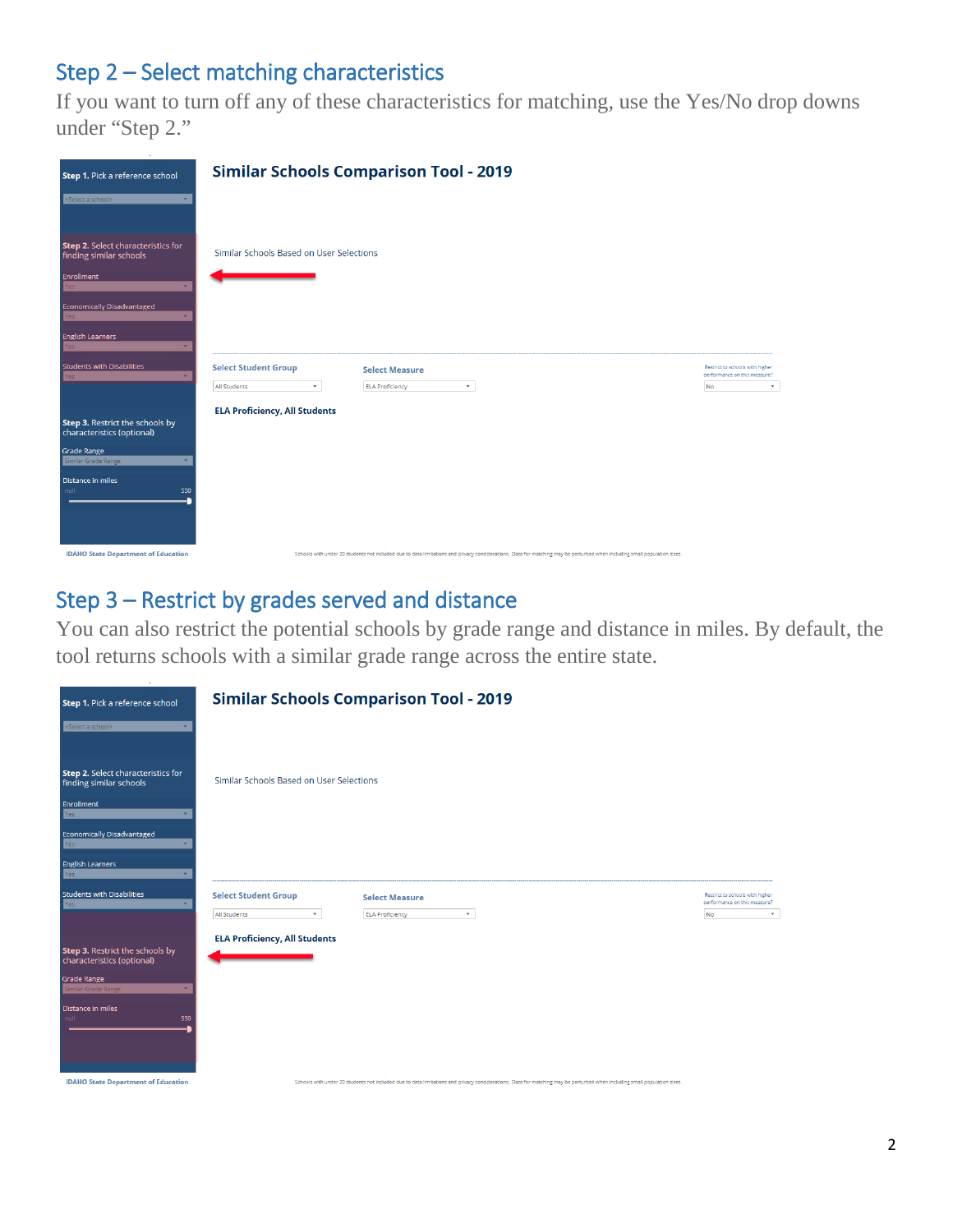#### Step 4 – Review the data

After you have set the criteria you want to use in finding similar schools, you can look at the list of schools and their characteristics. Please note, the tool returns the five most similar schools based on the characteristics selected, and some schools are unique enough that even the most similar school may not be all that similar. Use these data to review the matches.

| A B MCDONALD ELEMENTARY SCHOOL ( *                                                              |                                                        |                                                 |              | <b>Enrollment</b> | <b>Percent Economically</b><br><b>Disadvantaged</b> | <b>Percent English</b><br>Learners | <b>Percent Students with</b><br><b>Disabilities</b>                          |
|-------------------------------------------------------------------------------------------------|--------------------------------------------------------|-------------------------------------------------|--------------|-------------------|-----------------------------------------------------|------------------------------------|------------------------------------------------------------------------------|
|                                                                                                 | A B MCDONALD ELEMENTARY SCHOOL<br>(0756)               |                                                 |              | 365               | 26%                                                 | 2%                                 | 11%                                                                          |
| <b>Step 2.</b> Select characteristics for<br>finding similar schools                            | Similar Schools Based on User Selections               |                                                 |              |                   |                                                     |                                    |                                                                              |
|                                                                                                 | CAMELOT ELEMENTARY SCHOOL (0788)                       |                                                 |              | 442               | 22%                                                 | < 2%                               | 13%                                                                          |
|                                                                                                 | GARWOOD ELEMENTARY SCHOOL (0761)                       |                                                 |              | 384               | 32%                                                 | n size                             | 10%                                                                          |
|                                                                                                 | <b>GATE CITY ELEMENTARY SCHOOL (0357)</b>              |                                                 |              | 474               | 23%                                                 | < 2%                               | 10%                                                                          |
| <b>Economically Disadvantaged</b>                                                               | SILVER TRAIL ELEMENTARY SCHOOL (1308)                  |                                                 |              | 459               | 25%                                                 | 1%                                 | 11%                                                                          |
|                                                                                                 | SORENSEN MAGNET SCHOOL OF THE ARTS AND HUMANITIES (074 |                                                 |              | 313               | 22%                                                 | 22%                                | 10%                                                                          |
|                                                                                                 | <b>Select Student Group</b><br>۰<br>All Students       | <b>Select Measure</b><br><b>ELA Proficiency</b> | $\mathbf{v}$ |                   |                                                     |                                    | Restrict to schools with higher<br>performance on this measure?<br><b>No</b> |
| <b>English Learners</b><br><b>Students with Disabilities</b><br>Step 3. Restrict the schools by | <b>ELA Proficiency, All Students</b><br>100            |                                                 |              |                   |                                                     |                                    |                                                                              |
|                                                                                                 | 80.5%                                                  | 74.4%                                           |              |                   |                                                     |                                    |                                                                              |
|                                                                                                 |                                                        |                                                 | 67.6%        | 65.8%             |                                                     | 62.8%                              | 57.5%                                                                        |
| 550                                                                                             | 50                                                     |                                                 |              |                   |                                                     |                                    |                                                                              |
| characteristics (optional)<br>Similar Grade Range                                               | $\Omega$                                               |                                                 |              |                   |                                                     |                                    |                                                                              |

Below the list of matches, you will see the performance data for the school you selected and the similar schools. The school you selected will be in blue.

| Step 1. Pick a reference school                               | <b>Similar Schools Comparison Tool - 2019</b>                                |                                                    |                                                   |                                                     |                                              |                                                           |                                                                 |
|---------------------------------------------------------------|------------------------------------------------------------------------------|----------------------------------------------------|---------------------------------------------------|-----------------------------------------------------|----------------------------------------------|-----------------------------------------------------------|-----------------------------------------------------------------|
| A B MCDONALD ELEMENTARY SCHOOL ( *                            |                                                                              |                                                    |                                                   | Enrollment                                          | <b>Percent Economically</b><br>Disadvantaged | <b>Percent English</b><br>Learners                        | <b>Percent Students with</b><br><b>Disabilities</b>             |
|                                                               | A B MCDONALD ELEMENTARY SCHOOL<br>(0756)                                     |                                                    |                                                   | 365                                                 | 26%                                          | 2%                                                        | 11%                                                             |
| Step 2. Select characteristics for<br>finding similar schools | Similar Schools Based on User Selections                                     |                                                    |                                                   |                                                     |                                              |                                                           |                                                                 |
|                                                               | CAMELOT ELEMENTARY SCHOOL (0788)                                             |                                                    |                                                   | 442                                                 | 22%                                          | < 2%                                                      | 13%                                                             |
| Enrollment<br>Yes                                             | GARWOOD ELEMENTARY SCHOOL (0761)                                             |                                                    |                                                   | 384                                                 | 32%                                          | n size                                                    | 10%                                                             |
|                                                               | GATE CITY ELEMENTARY SCHOOL (0357)                                           |                                                    |                                                   | 474                                                 | 23%                                          | < 2%                                                      | 10%                                                             |
| <b>Economically Disadvantaged</b>                             | SILVER TRAIL ELEMENTARY SCHOOL (1308)                                        |                                                    |                                                   | 459                                                 | 25%                                          | 1%                                                        | 11%                                                             |
| <b>Yes</b>                                                    | SORENSEN MAGNET SCHOOL OF THE ARTS AND HUMANITIES (074                       |                                                    |                                                   | 313                                                 | 22%                                          | < 2%                                                      | 10%                                                             |
| <b>English Learners</b><br>Yes                                |                                                                              |                                                    |                                                   |                                                     |                                              |                                                           |                                                                 |
| <b>Students with Disabilities</b><br>Yes                      | <b>Select Student Group</b>                                                  | <b>Select Measure</b>                              |                                                   |                                                     |                                              |                                                           | Restrict to schools with higher<br>performance on this measure? |
|                                                               | <b>All Students</b><br>$\pmb{\mathbf{v}}$                                    | <b>ELA Proficiency</b>                             | $\mathbf{v}$                                      |                                                     |                                              |                                                           | No                                                              |
|                                                               | <b>ELA Proficiency, All Students</b>                                         |                                                    |                                                   |                                                     |                                              |                                                           |                                                                 |
| Step 3. Restrict the schools by<br>characteristics (optional) | 100<br>80.5%                                                                 |                                                    |                                                   |                                                     |                                              |                                                           |                                                                 |
|                                                               |                                                                              | 74.4%                                              | 67.6%                                             | 65.8%                                               |                                              | 62.8%                                                     |                                                                 |
| <b>Grade Range</b><br>Similar Grade Range                     | 50                                                                           |                                                    |                                                   |                                                     |                                              |                                                           | 57.5%                                                           |
| <b>Distance in miles</b>                                      |                                                                              |                                                    |                                                   |                                                     |                                              |                                                           |                                                                 |
| 550                                                           | $\Omega$                                                                     |                                                    |                                                   |                                                     |                                              |                                                           |                                                                 |
|                                                               | <b>SORENSEN MAGNET</b><br><b>SCHOOL OF THE ARTS</b><br>AND HUMANITIES (0742) | A B MCDONALD<br><b>ELEMENTARY SCHOOL</b><br>(0756) | <b>GARWOOD ELEMENTARY</b><br><b>SCHOOL (0761)</b> | <b>GATE CITY ELEMENTARY</b><br><b>SCHOOL (0357)</b> |                                              | <b>SILVER TRAIL</b><br><b>ELEMENTARY SCHOOL</b><br>(1308) | <b>CAMELOT ELEMENTARY</b><br><b>SCHOOL (0788)</b>               |

**IDAHO State Department of Education** 

with under 20 sti tations and privacy considerations. Data for matching may be perturbed when including small population size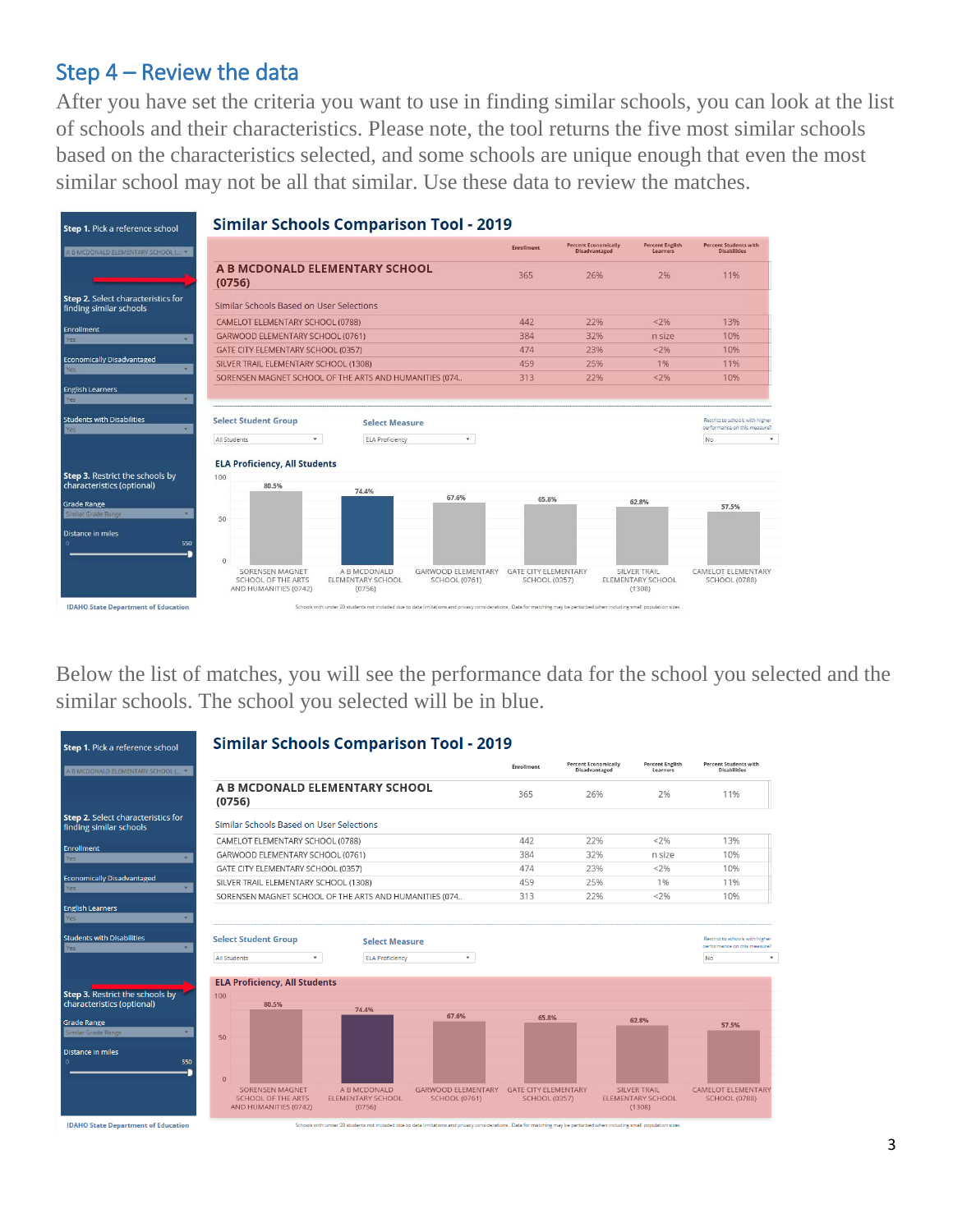## Step 5 – Review other measures

By default, the tool returns performance on *ELA proficiency* among all students. You can change both the student group and the measure of interest.



4